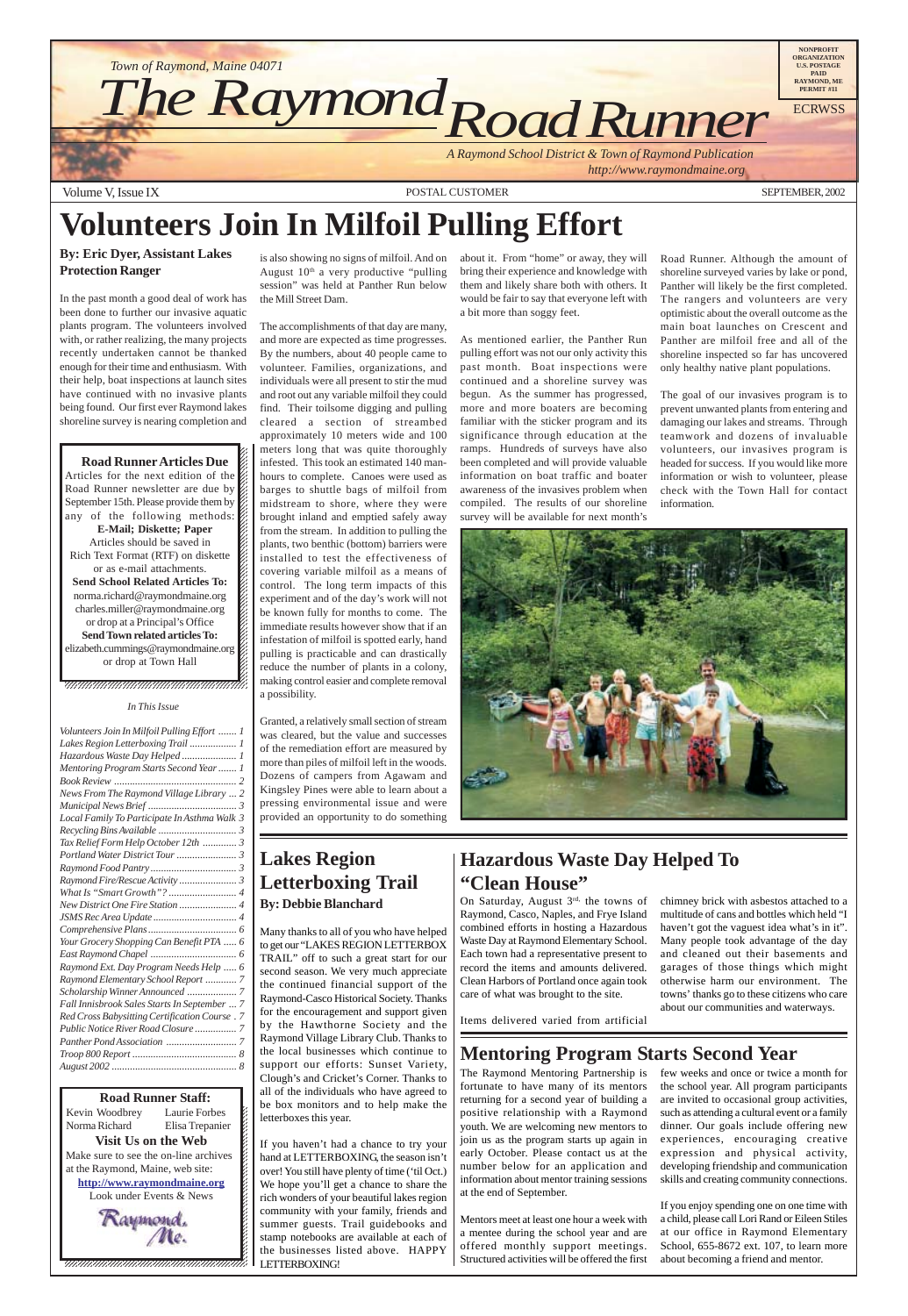#### $\blacksquare$   $\blacksquare$   $\blacksquare$   $\blacksquare$   $\blacksquare$   $\blacksquare$   $\blacksquare$   $\blacksquare$   $\blacksquare$   $\blacksquare$   $\blacksquare$   $\blacksquare$   $\blacksquare$   $\blacksquare$   $\blacksquare$   $\blacksquare$   $\blacksquare$   $\blacksquare$   $\blacksquare$   $\blacksquare$   $\blacksquare$   $\blacksquare$   $\blacksquare$   $\blacksquare$   $\blacksquare$   $\blacksquare$   $\blacksquare$   $\blacksquare$   $\blacksquare$   $\blacksquare$   $\blacksquare$   $\blacksquare$ **1 2 LABOR DAY NO SCHOOL 3 7:00PM TH** Selectmen **4 7:00PM RE** School Committee **5 9:30AM VL** Baby Time **10:00AM VL** Story Time **6:30PM KC** Lions Club **6 7** 8 | 9 | 10 | 11 **7:00PM TH** Planning Board **12 9:30AM VL** Baby Time **10:00AM VL** Story Time **13** Innisbrook Gift Wrap Kickoff **14** September 2002 **Events and Meeting Schedule**

| 15                                          | 16                                                                                         | 17<br><b>RE</b><br>Parents Night<br>7:00PM TH<br>Selectmen | 18<br>9:00AM VL<br><b>Library Board Meeting</b><br>7:00PM JS<br><b>School Committee</b> | 19<br>9:30AM VL<br>Baby Time<br>10:00AM VL<br>Story Time<br><b>6:30PM KC</b><br>Lions Club                                                       | 20 | 21                                                                                                                                                                                             |
|---------------------------------------------|--------------------------------------------------------------------------------------------|------------------------------------------------------------|-----------------------------------------------------------------------------------------|--------------------------------------------------------------------------------------------------------------------------------------------------|----|------------------------------------------------------------------------------------------------------------------------------------------------------------------------------------------------|
| 22<br>10:00AM TH<br>Appeals Board Site Walk | 23                                                                                         | 24<br>7:00PM TH<br>Conservation<br>Commission              | 25                                                                                      | 26<br><b>RE</b><br><b>School Pictures</b><br>9:30AM VL<br>Baby Time<br>10:00AM VL<br><b>Story Time</b><br>7:00PM TH<br><b>Cemetery Committee</b> | 27 | 28                                                                                                                                                                                             |
| 29                                          | 30<br>7:00PM TH<br><b>Appeals Board Meeting</b><br>End of Innisbrook Gift<br>Wrap Campaign |                                                            |                                                                                         |                                                                                                                                                  |    | FB=Fire Barn<br>JS=Jordan-Small<br><b>KC=Kokatosi Campgnd</b><br><b>RE=Raymond Elementary</b><br>TG=Town Garage RT85<br><b>TH=Town Hall</b><br><b>VL</b> =Village Library<br>VC=Village Church |

### <span id="page-1-0"></span>**News From The Raymond Village Library**

#### **Holiday Notice**

The library will be closed September 2 in celebration of collection of poems, "A Craving for the Goatman". This Labor Day.

#### **Children's Programs**

The September theme for Story time is " Fall is Coming". This is held at the library on Thursdays at 10am. Baby time is held at the library on Thursdays at 9:30am. For more information, please call 655-4283.

#### **Reading Group**

The September meeting of the Reading Group will be at the library on September 26 at 7pm. "Empire Falls", by Richard Russo, will be discussed. Mr. Russo, who is a Maine author, won the Pulitzer Prize for this novel. For more information, call 655-4283.

#### **Reading by Author**

On the evening of September 18 at the Raymond Village Library, Elizabeth Hobbs will entertain from her new will begin at 7pm and the public is invited.

The title poem refers to the mythological figure of Pan the Goatman who lures us with his music into the delights and dangers of the wild woods.

Elizabeth Hobbs grew up in Portland, Maine, on Munjoy Hill. She graduated from Portland High School and from Bates College. She has lived and worked in many parts of the country, including Seattle, Chicago, Boston, New York City, Athens, and now Durham, NC. She has taught an assortment of subjects in a variety of places, but her major emphasis has been on writing.

> Saturday, September 21<sup>st</sup> 4:30 to 6:30pm at the Raymond Village Community Church Main Street (Rt. 121) Raymond

Her first book "Poems from the Lake" has gone through two printings and will appear in 2003 in a revised form with additional poems. Her second book "A Craving for the Goatman", is currently in preparation. She will read from "Goatman" as well as some of the new poems for "Lake".

### **Book Review**

**By: Ginger Wallace**

"Home to Harmony" and "Just Shy of Harmony" by Philip Gulley.

Life isn't always peaceful in the small town of Harmony, Indiana. Discord mingles with joy because the characters in Philip Gulley's novel are like you and me. They are kind, harsh, selfish, compassionate, jealous, funny, sad and loving. In short, they provide tensions, and that is the strength of these two gentle, short, nicely formatted books.

Among the characters are:

Sam Gardner: with his wife and two young sons, he returns to Harmony, the town where he grew up, and becomes pastor of Harmony Friends Meeting. He contends with the pleasure and politics of the Friends Meeting and is janitor as well as spiritual guide. Sam likes to reminisce about Harmony when it "presented so few temptations that it took a resourceful person to find trouble…"

Dale Hinshaw: An irritant to all, he distrusts government, can't stand to spend a penny and thinks "Leaves of Grass" is a book on lawn maintenance.

Good-natured Miriam and Ellis Hodge: They decide they should raise their niece because her parents are incompetent.

The town's newspaper editor: His published comments on who went where with or without whom fosters all kinds of speculation.

Deena Morrison: She opens the popular Legal Grounds Coffee Shop when her law practice fails, and she will answer two questions for \$10.

These characters and many others populate the stories of natural people trying to make the best of their predicaments. There is plenty of humor in both "Home to Harmony" and "Just Shy of Harmony" . I laughed out load many times and often felt compelled to read humorous passages to my husband. A bonus: at the end of each chapter are two or three lines that encourage the reader to do a little soul searching.

I liked the second novel, "Just Shy of Harmony" the best, but if you plan to read them, try "Home to Harmony" first because if introduces the people and their situations. These books might remind you of Jan Karon's "Mitford" series. See which author you enjoy the most.



*Author Elizabeth Hobbs*

Hobbs holds a BA cum laude and an MA, as well as membership in both Actors' Equity and Phi Beta Kappa. She spends half the year in Raymond and half in North Carolina near her daughter's family.

### **Pot Roast Supper**

Handicap Accessible Take out orders available. Call 655-7749

Pot Roast, Mashed Potatoes, Gravy, Green Beans, Carrots, Rolls, Dessert, Beverages

Adults: \$6.50 Children 6 to 12 years of age \$3.00 Children 5 and under FREE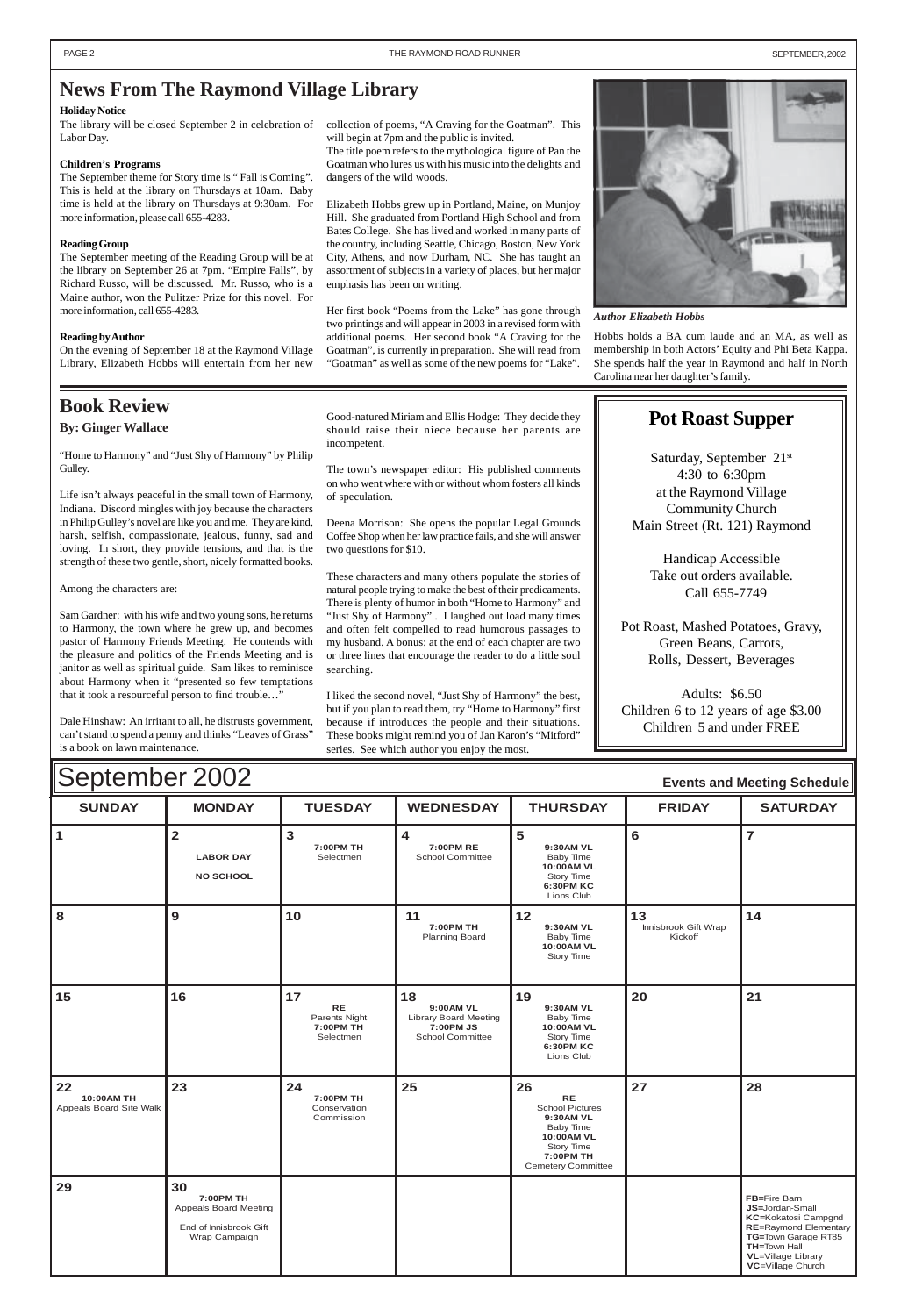### **Raymond Food Pantry**

The Raymond Food Pantry is open at the Town Office during business hours for receiving dry goods. If you need perishable foods like frozen meats, please make an appointment so that a Pantry volunteer can meet you. This service is to give families a little extra help when they need it. All requests are kept confidential.

Please call the Town Office at 655-4742 or the Pantry coordinator at 428-3206 for an appointment.

### **Recycling Bins Available**

The Raymond Recycling Committee has purchased a limited number of plastic recycling bins. If you have never had a bin from the town, you may pick one up at the Town Office (one per family). They are available during regular business hours.

### <span id="page-2-0"></span>**Municipal News Brief**

The Raymond Board of Selectmen recently took the following actions:

- 1. Met with Fire Chief Denis Morse to discuss public safety staffing and employee retention;
- 2. Voted to appoint Public Works employee, Mike Bruno, as Constable. Mr. Bruno will assist Constable and Public Works Director Nathan White with parking and traffic enforcement at Raymond Beach;
- 3. Voted to approve the annual Maine Municipal Association Ballot for Slate of Officers;
- 4. Voted to accept \$56,836 in Urban Rural Initiative Program Funding from the Maine Department of Transportation for support of local road improvement projects;
- 5. Welcomed new employees: Amanda Simpson as Assessor's Assistant and new Public Works employee, Shep Stults;
- 6. Held a workshop meeting with contract assessor Michael O'Donnell of O'Donnell & Associates to set the Town's Certified Assessment Ratio for 2002 and discuss the timeframe for a town-wide revaluation program. The Selectmen voted to set the Certified Ratio at 95% and undertake the revaluation program over a two-year time span;
- 7. Met in a workshop session with the Selectmen of the Town of Frye Island to consider issues of mutual concern including cooperation in the provision of services;
- 8. Considered and approved liquor license renewals for Café Sebago and Beacon Lanes and Pizza Lounge. Both approvals are conditional upon successful completion of remaining fire code issues;
- 9. Adopted a Bulky Waste Policy for Raymond users of the Lake Region Bulky Waste Facility;
- 10. Scheduled a final public hearing on the Town of Raymond 2001 Community Development Block Grant (CDBG) Economic Development Infrastructure Program for September 3, 2002, at 7:00pm at the Raymond Town Office. The purpose of the meeting will be to solicit public comment and discuss the final status of the Portland Water District Waterline Extension Project;
- 11. Approved a new policy on accepting coinage;
- 12. Made a formal request of the Maine Department of Transportation for a Speed Zoning Review of Webbs Mills Road (Route 85) at Crescent Beach;
- 13. Held an executive session to discuss a personnel matter.
- Where the water comes from
- How PWD ensures the water is clean, safe, and exceeds all requirements
- What is in the water, and what isn't
- How the water reaches homes and businesses
- How PWD ensures adequate pressure all the time

### **Tax Relief Form Help October 12th**

On Saturday morning, October 12, 2002, Representative Joe Bruno will be helping anyone who needs assistance filling out their 2001 tax year State Tax Relief form. He will be in the Town Office from 9:00am to noon. No appointment will be needed. If you don't have a copy of your 2001-2002 tax bill (last year's), the Town Office will be able to give you a copy. You will also have to know what your annual income was for last year.

Tax and Rent Refund Program. The income limit for the non-elderly refund is now \$45,100, if you have a spouse or dependents. If you are not married and do not have dependents, the income limit is \$29,100. The income limit for the elderly refund is \$14,400, if you have a spouse or dependents. If you are not married and do not have dependents, the income limit is \$11,600.

### **Portland Water District Tour**

The Portland Water District welcomes the town of Raymond as a new customer and invites you to learn more about the water supply by touring the Sebago Lake Water Treatment Facility. Two tours are scheduled on September 10th, one at 2:00pm and one at 7:00pm

During the tour of the treatment facility, you will learn

PWD offers an abundant supply of clean, fresh water that is used for drinking, domestic and industrial needs, business, and fire protection. PWD ensures all of the water that is delivered to customers is of the highest quality by employing a strong environmental protection program, rigorous laboratory initiatives (we perform nearly 16,000 samples a year), powerful treatment, and an aggressive approach to maintaining the distribution system.

The facility is located at the intersection of Routes 35 and 237 in Standish. To register, please contact me at (207) 774-5961, extension 3050, or clements@pwd.org.

### **Local Family To Participate In Asthma Walk**

Over 100,000 Mainers have asthma, and the "Asthma Attackers" of Raymond are planning to do something about it. They're participating in the American Lung Association of Maine's first Asthma Walk, to be held September 28th at Back Cove in Portland.

"We have personal experience with asthma," said Lisa Conley, Team Captain. "Our son Jake has had asthma since he was five weeks old. When you've seen your child struggle to breathe, you naturally want to help others." In addition to forming a walk team, Mrs. Conley recently helped coordinate an asthma workshop for daycare providers.

So far, the Asthma Attackers have nine members, including Lisa and Mark Conley, sons Jake 2 1/2 and Zack 6, and five other family and friends. They hope to raise as much money

as they can to help the Lung Association fight the asthma epidemic.

According to recent data, Maine has the highest rate of adults with asthma in the nation. In Maine, about 80,000 adults and 20,000 children have the disease. "So far, there is no cure," said Edward Miller, Lung Association CEO. "We're working to help adults and children learn to manage their asthma." The organization also supports programs to eliminate asthma triggers like second hand smoke and poor air quality.

To join or support the Asthma Attackers team, contact Lisa Conley at 655-2890; e-mail lconley@maine.rr.com. For information about asthma or the Asthma Walk, contact the American Lung Association of Maine at 1-800-499- 5864 or go to www.mainelung.org.

### **Raymond Fire/Rescue Activity**

| Date                                          | <b>Time Location</b>                                                              | <b>Type Of Call</b>                          |
|-----------------------------------------------|-----------------------------------------------------------------------------------|----------------------------------------------|
| <b>Fire Calls</b><br>7/15/2002 1746 302/Beach |                                                                                   | Car Accident                                 |
| 7/19/2002 0927 Plains Rd                      |                                                                                   | Car Accident                                 |
|                                               | 7/20/2002 1150 Main St/ 121                                                       | 2-Car Accident                               |
|                                               | 7/21/2002 0930 Around Town<br>7/23/2002 1444 1281 Roosevelt Trail Fire Alarm      | <b>Burning Permits</b>                       |
|                                               | 7/23/2002 1515 1281 Roosevelt Trail Car Accident                                  |                                              |
|                                               | 7/23/2002 1636 Frye Island                                                        | <b>Rescue Assist</b>                         |
| 7/26/2002<br>7/26/2002                        | 0930 Around Town<br>1403 10 Levy Lane                                             | <b>Burning Permits</b><br>Smoke Alarm        |
|                                               | 7/28/2002 1152 Meadow Rd./ FL 58                                                  | <b>ATV</b> Accident                          |
|                                               | 7/28/2002 1307 Elizabeth Ave.                                                     | Unpermitted fire                             |
| 7/29/2002                                     | 7/29/2002 1616 139 Meadow Rd.<br>1730 Peppercorn Way                              | 2-Car Accident<br><b>ATV</b> Accident        |
| 8/1/2002                                      | 1115 Mill St./ Cemetery                                                           | Car Accident                                 |
| 8/1/2002                                      | 1433 Raymond Beach                                                                | <b>Rescue Assist</b>                         |
| 8/1/2002<br>8/2/2002                          | 1809 Meadow Rd.<br>1718 10 Levy Lane                                              | Car Accident<br>Smoke Alarm                  |
| 8/3/2002                                      | 0833 36 Hawthorn Rd.                                                              | <b>Rescue Assist</b>                         |
| 8/3/2002                                      | 1739 302/Main St                                                                  | Car Accident                                 |
| 8/3/2002<br>8/5/2002                          | 2208 Egypt Rd.<br>1508 Raymond Hill/85                                            | Unpermitted Burn<br>Dump Tr./ Brake Fire     |
| 8/5/2002                                      | 1551 302/Main St.                                                                 | Car Accident                                 |
| 8/6/2002                                      | 2023 Tower Rd.                                                                    | Live Wire/ Grass Fire                        |
| 8/7/2002<br>8/7/2002                          | 0759 Gore Rd<br>1632 Webbs Mills Rd                                               | <b>Rescue Assist</b><br>Car Accident         |
| 8/7/2002                                      | 2059 Raymond Hill Rd                                                              | Smoke Invest.                                |
| 8/7/2002                                      | 1118 302/ Windham line                                                            | Car Accident                                 |
| 8/7/2002<br>8/8/2002                          | 1303 302/Shopping Center 3-Car Accident<br>2041 Spiller Hill Rd                   | Smoke Invest.                                |
| 8/9/2002                                      | 1705 10 Levy Lane                                                                 | Smoke Alarm                                  |
|                                               | 8/9/2002 1705 Webbs Mills Rd.                                                     | Fire Alarm                                   |
| 8/9/2002                                      | 1457 Frye Island                                                                  | Boating Accident<br>Unattended Fire          |
|                                               | 8/11/2002 1137 Webbs Mills Rd.<br>8/11/2002 1212 302/True Value                   | 4-Car Accident                               |
|                                               | 8/12/2002 1553 Tower Rd/WGME                                                      | Grass Fire                                   |
|                                               | 8/13/2002 1352 Lake Side Dr                                                       | Truck Acc/Wires Down                         |
| Rescue Calls                                  | 8/13/2002 2052 Harmon Rd                                                          | Unpermitted Burn                             |
|                                               | 7/15/2002 0130 Roosevelt Trail                                                    | Emotional Problem                            |
| 7/15/2002 0949 Main St.                       |                                                                                   | Diff. Breathing                              |
|                                               | 7/15/2002 1746 Roosevelt Trail/BeachCar Accident<br>7/16/2002 1410 Island Cove Rd | Cardiac Prob.                                |
| 7/17/2002 0816 Curtis Dr.                     |                                                                                   | Diabetic Emergency                           |
| 7/19/2002 0813 Cape Rd                        |                                                                                   | Well-Being Check                             |
| 7/19/2002 0927 Plains Rd                      | 7/20/2002 1150 Main St./Meadow Rd                                                 | Car Accident<br>2-Car Accident               |
| 7/21/2002                                     | 0926 Blueberry Lane                                                               | Head Injury                                  |
| 7/22/2002                                     | 0929 Daggett Dr                                                                   | Back Injury                                  |
| 7/22/2002<br>7/22/2002                        | 1504 Webbs Mills Rd<br>1803 Main St.                                              | Allergic Reaction<br>Knee Injury             |
|                                               | 7/22/2002 1931 Coughlan Cove Rd                                                   | Lacerated Foot                               |
| 7/22/2002                                     | 2221 Grandview Lane                                                               | Diff. Breathing                              |
| 7/23/2002<br>7/23/2002                        | 1444 Roosevelt Trail<br>1515 Roosevelt Trail                                      | Fire Stand-by<br>Car Accident                |
| 7/23/2002                                     | 1601 Frye Island                                                                  | Allergic Reaction                            |
| 7/23/2002                                     | 1636 Frye Island                                                                  | Diving Accident                              |
| 7/24/2002<br>7/24/2002                        | 1320 Frye Island<br>1816 Frye Island                                              | Diabetic Emergency<br>Diff. Breathing        |
| 7/24/2002                                     | 2130 Murch Landing Rd                                                             | Medical Emergency                            |
| 7/25/2002                                     | 1025 M/A Windham                                                                  | Allergic Reaction                            |
| 7/25/2002                                     | 1121 Shaw Rd<br>7/25/2002 1214 Twin Pines Rd                                      | Medical Emergency<br>Diff. Breathing         |
| 7/25/2002                                     | 1951 Webbs Mills Rd                                                               | Hand Injury                                  |
| 7/26/2002                                     | 2255 Silver Sands Rd                                                              | Diff. Breathing/Cardiac                      |
| 7/27/2002<br>7/27/2002                        | 0052 M/A Windham<br>1030 Kristin Lane                                             | Car Accident<br>Back Injury                  |
| 7/27/2002 1340 Swans Rd                       |                                                                                   | Choking Prob.                                |
| 7/28/2002                                     | 1151 Meadow Rd                                                                    | <b>ATV</b> Accident                          |
| 7/29/2002<br>7/29/2002                        | 0507 Raymond Hill Rd<br>1010 Twin Pines Rd                                        | <b>Intoxicated Person</b><br>Diff. Breathing |
| 7/29/2002                                     | 1411 M/A Gray                                                                     | Car/Mtrcycle Accident                        |
| 7/29/2002                                     | 1730 Peppercorn Way                                                               | <b>ATV</b> Accident                          |
| 7/30/2002<br>8/1/2002                         | 2020 St Eiboh's Cove<br>1115 Mill St                                              | Medical Emergency<br>Car Accident            |
| 8/1/2002                                      | 1433 Roosevelt Trail/BeachLeg Injury                                              |                                              |
| 8/1/2002                                      | 1809 Meadow Rd                                                                    | Car/Mtrcycle Accident                        |
| 8/1/2002<br>8/2/2002                          | 2027 Haskell Ave<br>1357 M/A Windham                                              | Lip Injury<br>Allergic Reaction              |
| 8/2/2002                                      | 1603 Coughlin Cove Rd                                                             | Arm Injury                                   |
| 8/2/2002                                      | 1718 Levy Lane                                                                    | Fire stand-by                                |
| 8/3/2002<br>8/3/2002                          | 0833 Hawthorn Rd<br>0949 Webbs Mills Rd                                           | Hip Injury<br>Unkn Injury from Fall          |
| 8/3/2002                                      | 1739 Main St                                                                      | Car Accident                                 |
| 8/4/2002                                      | 0158 Frye Island                                                                  | Leg Injury                                   |
| 8/5/2002                                      | 1139 Roosevelt Trail                                                              | Cardiac Prob.<br>Fire Stand-by               |
| 8/5/2002<br>8/5/2002                          | 1508 Raymond Hill Rd/85<br>1550 Main St/302                                       | Car Accident                                 |
| 8/6/2002                                      | 0947 Plains Rd                                                                    | Head Injury                                  |
| 8/7/2002                                      | 0756 Gore Rd                                                                      | Leg Injury                                   |
| 8/7/2002<br>8/7/2002                          | 0927 Webbs Mills Rd<br>1632 Webbs Mills Rd                                        | Abdominal Pain<br>2-Car Accident             |
| 8/8/2002                                      | 1118 Roosevelt Trail                                                              | Car Accident                                 |
| 8/8/2002                                      | 1303 Roosevelt Trail                                                              | 3-Car Accident                               |
| 8/9/2002<br>8/9/2002                          | 1050 Cape Rd FL38<br>1050 Cape Rd FL38                                            | Arm Injury<br>Subj. Passed Out               |
| 8/9/2002                                      | 1705 Levy Lane                                                                    | Fire Stand-by                                |
| 8/10/2002                                     | 1415 M/A Gray                                                                     | Inter. Allergic Reaction                     |
| 8/10/2002<br>8/11/2002                        | 1457 Frye Island<br>1253 Roosevelt Trail/T.V.                                     | Boating Accident<br>4-Car Accident           |
| 8/11/2002                                     | 1947 M/A Windham                                                                  | Allergic Reaction                            |
| 8/12/2002                                     | 1150 Brown Rd                                                                     | Diff. Breathing<br>Seizure                   |
| 8/12/2002<br>8/13/2002                        | 2147 Steele Rd<br>0559 Meadow Rd                                                  | Chest Pain                                   |
| 8/13/2002                                     | 1352 Lakeside Dr.                                                                 | Truck/Pole Accident                          |
| 8/14/2002                                     | 1443 Roosevelt Trail/S.C.                                                         | Car Accident                                 |
| 8/14/2002<br>8/15/2002                        | 1625 Meadow Rd<br>1207 Frye Island                                                | Head Injury<br>Abdominal Pain                |
|                                               |                                                                                   |                                              |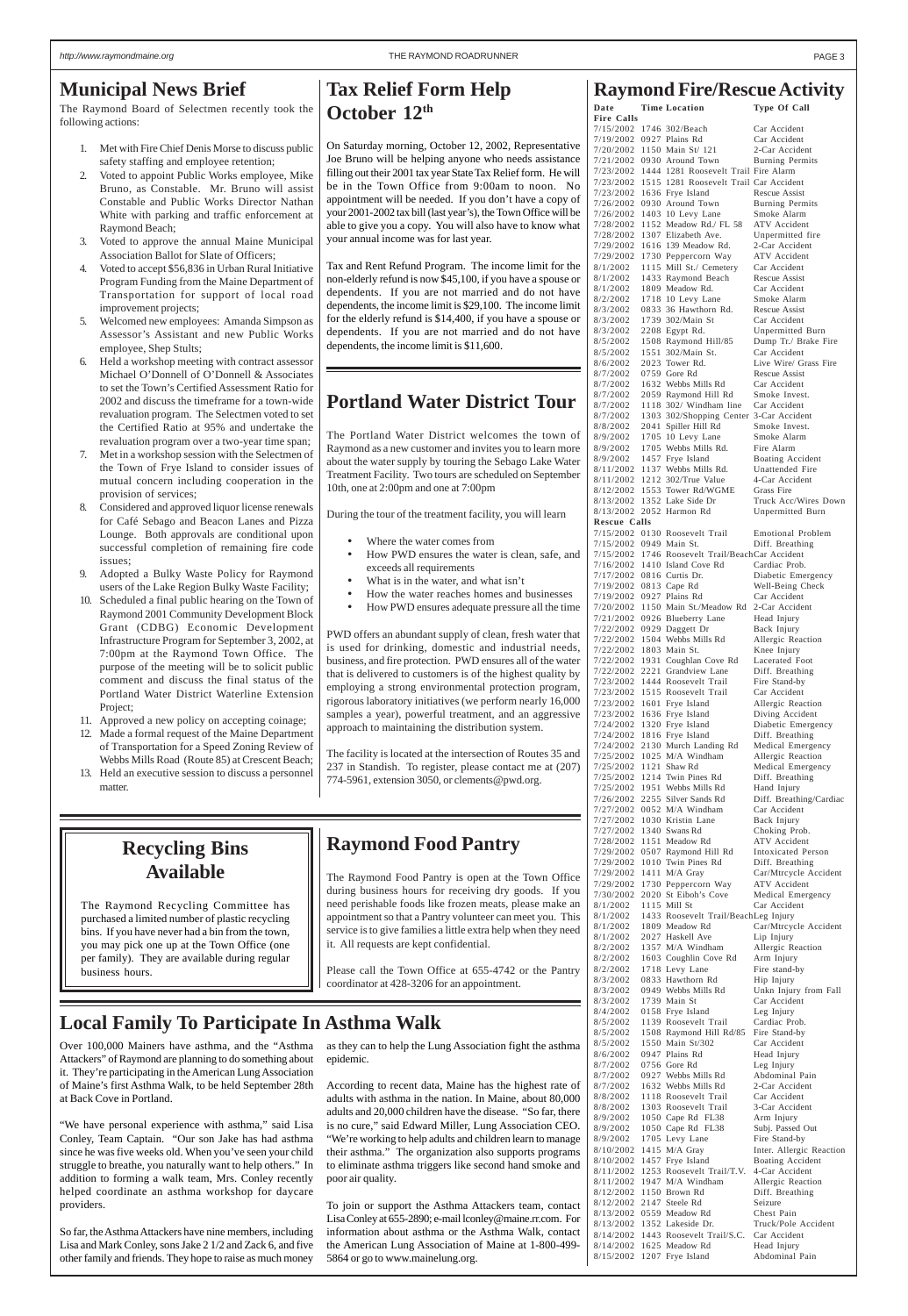#### <span id="page-3-0"></span>PAGE 4 SEPTEMBER, 2002

### **What Is "Smart Growth"?**

Smart growth concepts have evolved in response to the sprawl that has forever changed the character of rural communities throughout America.

Sprawl is mostly a population shift in which people move out of urban communities and into more rural communities. In the process of these moves, existing community infrastructure is abandoned in favor of constructing new, redundant infrastructure in rural areas. Behind sprawl are people seeking new, more affordable homes with bigger acreage and in more rural surroundings. Sprawl has high costs in both environmental and fiscal areas. Sprawl results in significantly increased demand on municipal services in the new communities, particularly schools. Left behind in the cities areas are smaller, less affluent inner city populations to maintain existing, often-decaying schools and other infrastructure. In search of a higher quality of life, sprawlers then place significant demand on transportation infrastructure and services, notably roads, which extends their commuting time.



#### **Source: "Livable Communities: A Proposal for Addressing Suburban Sprawl"**

Now Americans are beginning to recognize the fiscal, environmental, and social concerns caused by sprawl. The result is what is known as smart growth principles. Principles of smart growth include the creation of a variety of housing options primarily centered around existing infrastructure; walkable neighborhoods; mixed use development; along with preservation of open space, farmland and forestry.

The Maine State Planning Office, at the urging of Governor King, has refined Smart Growth to fit our State's needs.

- 1. Maintaining Maine's historic settlement pattern of compact villages and urban centers separated by rural countryside and sustaining a unique sense of place in every community by respecting local cultural and natural features;
- 2. Targeting economic and residential growth to compact, mixed use centers in areas with existing or planned infrastructure and services at a scale appropriate for the community and region;
- 3. Preserving and creating mixed use, pedestrianfriendly neighborhoods that incorporate open areas, landscaping and other amenities which enhance livability;
- 4. Investing public funds and providing incentives and disincentives consistent with the principles 1, 2, and 3 above, as well as other principles below, where applicable;
- 5. Providing choice in the mode of transportation and ensuring that transportation options are integrated and consistent with land use objectives;
- 6. Protecting environmental quality and important natural and historic features of the State and preserving large areas of unfragmented wildlife habitat and undeveloped land;
- 7. Encouraging and strengthening agriculture, forestry, fishing and other natural resource-based enterprises and minimizing conflicts of development with these industries;
- 8. Reinvesting in service centers and in downtowns and village areas, and supporting a diversity of viable business enterprises and housing opportunities in these areas;
- 9. Establishing and maintaining coalitions with stakeholders and engaging the public in the pursuit of smart growth solutions; and
- 10. For municipalities without significant growth pressures and/or small rural communities with minimal infrastructure, smart growth involves consideration of the above principles to the extent that they are applicable, and ensuring that the development that does occur is accomplished in a manner that enhances community values, avoids incremental negative impacts, and is consistent with a sustainable and fiscally sound growth pattern.

Raymond Tomorrow, our community's comprehensive plan update committee, is evaluating smart growth principles and assessing how our community might adapt some of these to help prevent further sprawl in the community.

As a Raymond stakeholder, you are encouraged to share your thoughts during this planning update process. You can e-mail them at compplan@raymondmaine.org

### **JSMS Recreation Area News By: Jo Martyn-Fisher**

Thank you to all of you who gave up one precious summer day to help install the recreation area on Saturday, August



10th. Thank you for your enthusiasm. Some memorable moments!

- Our new Town Manager and our new Principal at JSMS meeting each other and talking turkey while constructing the chain climbing wall.
- Three individuals, each individually skilled at constructing a structure to shore up the tables for pouring cement, working together with scraps of lumber. Thanks, Scott Gordan, Al Knight (and son Chris) and Phil Hammett.



- A group of ladies swinging shovels of dirt way more enthusiastically than most road crews I've seen!
- A certain VP of a large business atop the dumpster packing it down to accommodate our waste!
- Kevin Woodbrey's humorous, competitive spirit to not only beat me by half an hour (6:30am) to the site in the morning but also his endurance in being the last to leave with Frank McDermott, Bill Shively, and Dana Desjardins at 9.15pm!





- Our town manager, school principal, two school board members and one selectman were part of our volunteer crew as well as PTA officers and many others who give a lot of their time to other organizations in town.
- A great group of kids from the Elan school assembled the swingset, hauled a lot of heavy stuff and graciously offered to come back at

### **New District One Fire Station**

Construction to replace damage caused by the June fire is now complete. The roof over the administrative area has been removed and completely rebuilt. With the building water tight, work on the interior, including electrical and mechanical rough in, has been coming along well. Building

insulation and sheetrock are scheduled to begin shortly. The water connection to the newly installed waterline has been made and will be activated following testing by the Portland Water District. The Fire Department is eagerly awaiting October occupancy.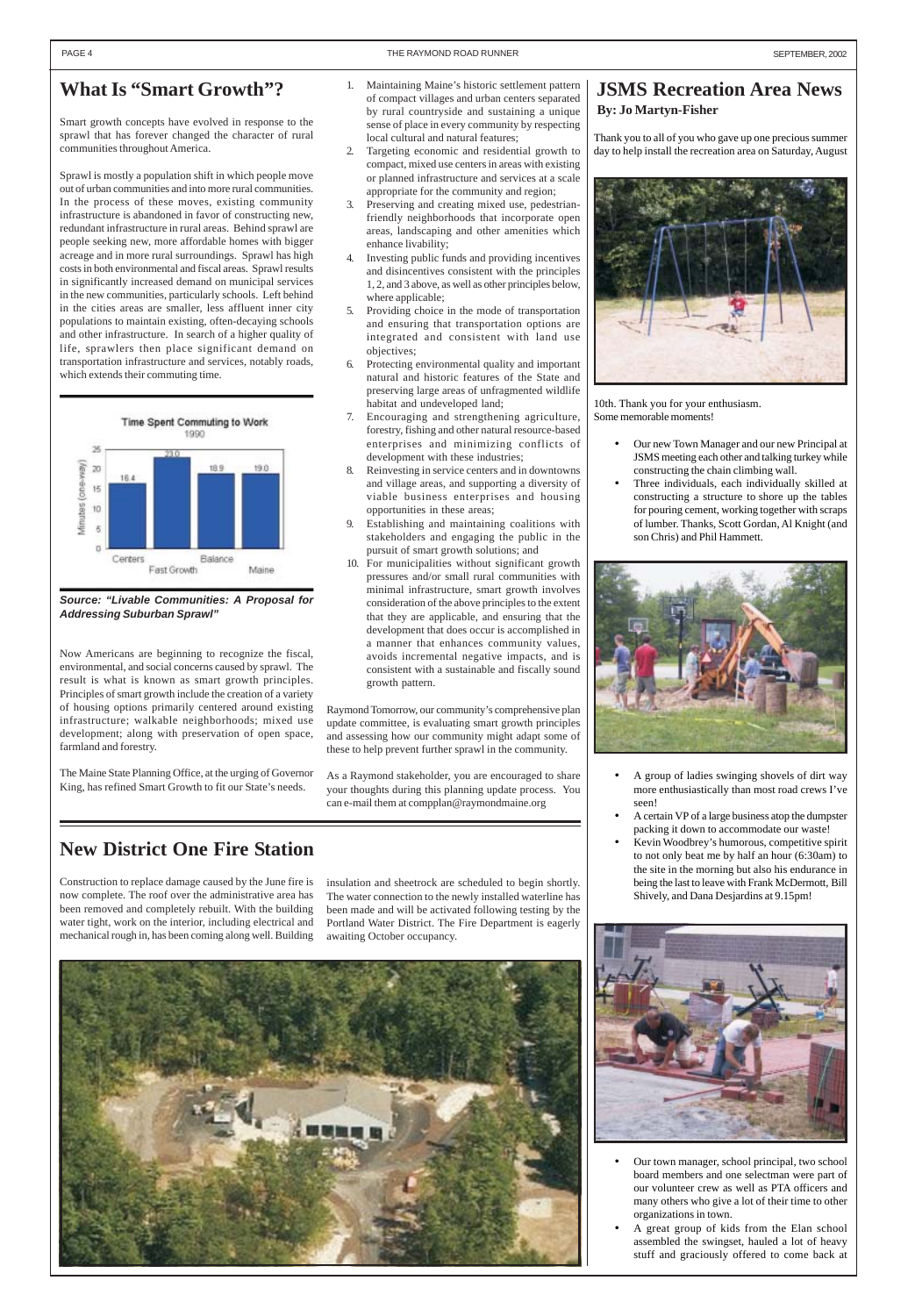

another date to help.....they enjoyed the experience.

- The ingenuity of Steve Nadeau and Mary Feltovic who jumped in the sona tubes for the tables and wiggled and bumped them with their bodies to pull them up to the required level. Female hips work very well for this job, apparently!
- Vicki Woodbrey being hauled out of a hole, alas! by her feet by Mr. Miller!
- Last but by no means least, we applaud Larry Napolitano, Lee Barry, Darren Cole and Ben Napolitano for their endurance and gift of their labor in laying the brick walkway. Darren and Ben are both Jordan-Small school alumni.

Much work was done before the  $10<sup>th</sup>$ , and we gratefully acknowledge: the excavation and planning done by Steve Harvey; the deck/stage, which was built in two afternoons by Tim Pomerleau and his crew (if only our own home improvement projects were that speedy!); Mike O'Neill who assembled the basketball posts and spent more than





One is always nervous when making a call for volunteers that no one will show up. At the same time the people of Raymond have always turned out for the occasion. It is one of the community's greatest assets and helps our town grow in spirit and friendship.

a few evenings drilling and screwing down the deck screws with his son Andrew; Linda O'Neill for her unfailing support and assistance whenever we were on site; and the town public works manager Nathan White for helping Maine Utilities to drill our largest holes.

#### **Phase Two!**

We truly are on the home stretch! The basketball court renovation was planned for Phase Two but has been accomplished this year with the exception of a small bleacher to be installed there.

Phase Two now consists of:

- An April-September shade structure over the deck area. This has been designed to have no center posts that would inhibit dramatic or musical performances on this stage.
- Running electrical wire to the stage. (The conduit is in place.)
- A permanent metal shade/rain structure over the tables, which will not only protect the tables but also provide valuable shade in the hottest months while school is in session. This area will also be used by the Raymond Extended Daycare in the summer vacation months.

• A small bleacher for the basketball area to watch people play and encourage more use of the court by the students.

We are still researching the metal shade structure, having found one in Arizona that required a \$2,000 shipping fee! We are confident that a similar structure could be fabricated locally. With that in mind, we estimate the total cost of Phase Two to be in the range of \$10-15,000. We do plan to do another brick fundraiser and are seeking parents who might be interested in working on that. We are confident that many people will see the walkway and want to add a brick, if they have not done so before. The focus of this fundraiser will be to contact Jordan-Small Alumni, so we are interested in getting the names and addresses of former students from parents or friends who still live in the area.

## *Many Thanks To All Involved!*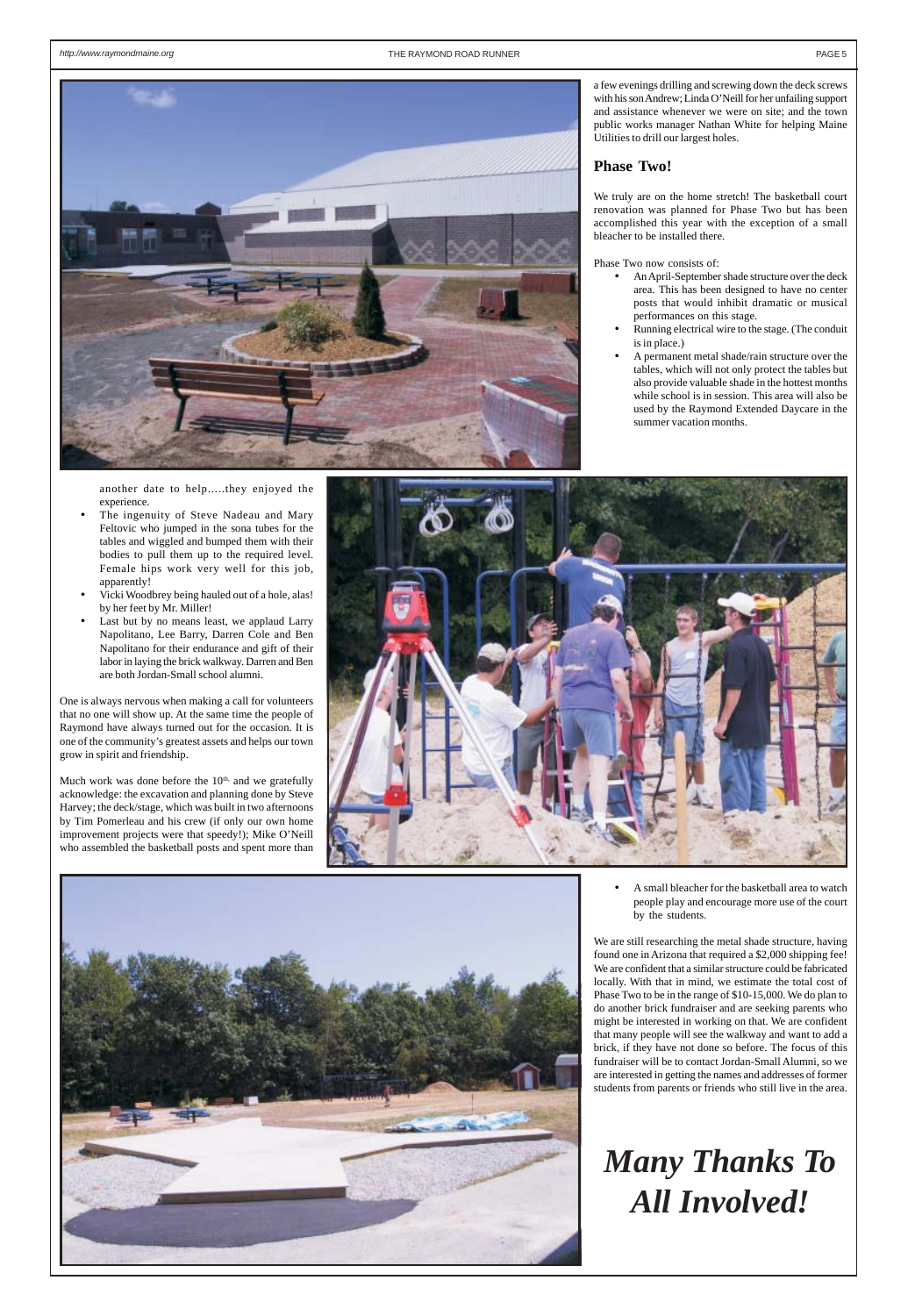### **East Raymond Chapel**

"A quaint country church" would best describe the East Raymond Chapel. Built in 1890, the church is located at 394 Webbs Mills Road next to the E.R. Clough Store. The church is affiliated with the Casco Village Church, UCC, and is pastored by Reverend Joyce A. Long. Services are held every Sunday at 8:30am, June through Labor Day weekend. The chapel seats 75-100 and is available for weddings and recitals. We invite you to come worship with us! Questions? Please contact Rev. Long at 655- 2652.

#### COMING IN OCTOBER....

HELP FOR PARENTS

LOOKING AT WAYS TO IMPROVE

DISCIPLINE, BEHAVIOR, LIFE WITH CHILDREN....

CALL PEGGY JENSEN AT THE RAYMOND ELEMENTARY SCHOOL

655-8672, EXT. 108 FOR MORE INFORMATION



## **RAYMOND PTA**

"Advocating for children, enriching educational programs, supporting faculty and staff in their work, and collaborating with community organizations."

*RAYMOND PTA MEMBERSHIP REGISTRATION 2002 – 2003 SCHOOL YEAR*

*ADDRESS\_\_\_\_\_\_\_\_\_\_\_\_\_\_\_\_\_\_\_\_\_\_\_\_\_\_\_\_\_\_\_\_\_\_\_\_\_\_\_\_\_\_\_\_\_\_\_\_\_\_\_\_\_\_\_\_\_\_\_\_\_\_\_\_*

*PHONE\_\_\_\_\_\_\_\_\_\_\_\_\_\_\_\_\_\_\_\_\_\_\_\_\_\_\_\_\_\_\_\_\_\_\_\_\_\_\_\_\_\_\_\_\_\_\_\_\_\_\_\_\_\_\_\_\_\_\_\_\_\_\_\_\_\_*

*E-MAIL\_\_\_\_\_\_\_\_\_\_\_\_\_\_\_\_\_\_\_\_\_\_\_\_\_\_\_\_\_\_\_\_\_\_\_\_\_\_\_\_\_\_\_\_\_\_\_\_\_\_\_\_\_\_\_\_\_\_\_\_\_\_\_\_\_\_*

*CHILDREN (ages and grade level)\_\_\_\_\_\_\_\_\_\_\_\_\_\_\_\_\_\_\_\_\_\_\_\_\_\_\_\_\_\_\_\_\_\_\_\_\_\_\_\_\_\_\_\_*

*\_\_\_\_\_\_\_\_\_\_\_\_\_\_\_\_\_\_\_\_\_\_\_\_\_\_\_\_\_\_\_\_\_\_\_\_\_\_\_\_\_\_\_\_\_\_\_\_\_\_\_\_\_\_\_\_\_\_\_\_\_\_\_\_\_\_\_\_\_\_\_\_*

*PARENT\_\_\_\_\_ BUSINESS\_\_\_\_\_ TEACHER\_\_\_\_\_ COMMUNITY MEMBER\_\_\_\_\_*

*MEMBERSHIP DUES:*

*Annual Membership is \$5 \_\_\_\_\_\_\_\_\_*

*DONATIONS:*

*A portion of your annual membership goes to support the State PTA. Any additional donations will remain in Raymond to support our local efforts. \_\_\_\_\_\_\_\_\_*

### **Your Grocery Shopping Can Benefit The Raymond PTA**

The Raymond PTA is once again asking Raymond families and friends to join us in several activities that are easy and support our students and staff! In fact, friends and family members from around the state can also participate and raise money to support the Raymond PTA. The PTA will use these funds to support the Reflections Program, scholarships for graduating seniors, Jump for Hearts, the school libraries, field days, teacher breakfasts, and many other school events during the year. These things enrich our children's learning environment and support our teachers and schools.

| <b>HANNAFORD &amp; SHOP 'N SAVE HELPSCHOOLS. From</b>        | Total Enclosed:                                                      |
|--------------------------------------------------------------|----------------------------------------------------------------------|
| September through November Hannaford Supermarkets            |                                                                      |
| will support local K - 12 schools and reward their customers | Please return this form with payment to:                             |
| who purchase participating General Mills products. This      | The Raymond PTA c/o Raymond Elementary School                        |
| fall you can earn "School Dollar" coupons from the cashier   |                                                                      |
| when you purchase General Mills products. Last year the      | 434 Webbs Mills Road, Raymond, ME 04071                              |
| Raymond Elementary School received an additional check       |                                                                      |
| for \$1000 as the top school in the Windham area. We are     | I WOULD LIKE TO VOLUNTEER: AS NEEDED____ DAY____ EVENING___          |
| aiming for a repeat performance this year, and with your     |                                                                      |
| help can reach our goal.                                     | I WOULD LIKE TO VOLUNTEER ON A COMMITTEE:                            |
| * Buy 3 General Mills Products = \$2 School Dollars          | <i>FUNDRAISING</i> ___<br><i>REFLECTIONS</i><br>HOSPITALITY          |
| * Buy 5 General Mills Products = \$4 School Dollars          |                                                                      |
| * Buy 8 General Mills Products = \$6 School Dollars          | <b>MEMBERSHIP</b><br>PARENT EDUCATION PUBLICITY                      |
| <b>BOXTOPS FOR EDUCATION</b> Last year we raised over        |                                                                      |
| \$1000 from the Boxtops for Education Program. Students      | COMMENTS & SUGGESTIONS:                                              |
| have brought home baggies with a reminder to collect         |                                                                      |
| boxtops all year long, including during the summer months.   | For more information on The Raymond PTA, please check our website at |
| The PTA will treat all children who bring in boxtops in      | www.raymondmaine.org/civic_groups/pta.                               |
| September to a special Ice Cream Party.                      |                                                                      |
|                                                              |                                                                      |

**MAKE YOUR SHOPPING COUNT WITH SHAW'S SUPERMARKET AND SCHOOLPOP** Register your Shaw's Rewards Card with Schoolpop and 2% of all purchases at any Shaw's store in Maine will be donated to the Raymond PTA every time you use your card. Encourage family members throughout the state to participate. You can register by:

\*going on-line at www.schoolpop.com \*Call toll-free: 1**-**877-456-1032 (Mon- Fri, 9am - 9pm)

### **Raymond Extended Day Program Needs Your Help!**

The Raymond Extended Day Program is currently hiring Child Care Supervision Specialists for its before and after school program. Help is needed mostly in the afternoons. We are also looking to hire an Assistant Director. If you would be interested in applying for either of these positions, please call Kristi Curtis at 655-3203, or send an e-mail to red@raymondmaine.org.

We are also seeking parent volunteers to serve on our Board of Directors. If you would like to be a member of the team that supports this great program, please submit a letter of interest to R.E.D. at the elementary school, or send an e-mail to red@raymondmaine.org.

#### <span id="page-5-0"></span>PAGE 6 THE RAYMOND ROAD RUNNER SEPTEMBER, 2002

### **Comprehensive Plans…**

You may be wondering why there is so much attention focused on comprehensive plans in Maine. Several neighboring Lakes Region communities are updating their plans currently. That's because the early 1990's changed the way communities looked at planning. According to the State Planning office, "Over 300 Maine communities developed or updated comprehensive plans pursuant to the Planning and Land Use Regulation Act (30-A M.S.R.A.§4301 et seq), commonly referred to as the Growth Management Law. This law established a program that for the first time provided state funding for comprehensive plans, and set forth goals and other criteria that communities were challenged to meet."

The State recommends that comprehensive plans be reviewed every five years and that they be updated not less than every ten years. Accordingly, many communities are now reviewing their initial plans and preparing to update them. That is where Raymond is.

The State Planning Office believes that these updates should take a "bolder" approach to guiding future growth as well as addressing other community issues.

The SPO suggests "plans that provide clearer policy guidance and implementation strategies which address the major issues facing the community in a manner likely to yield positive and measurable results. Recognizing that these enhanced policies and strategies can only be realized as the result of a local public process, the term bolder also refers to an approach that places greater emphasis on leadership, citizen participation, education and vision.

Consistent with its recent emphasis on smart growth, SPO also believes that updated plans provide an opportunity

to incorporate some of the principles and strategies now being discussed in Maine and nationwide aimed at promoting a more sustainable, fiscally sound growth pattern and addressing development sprawl. While many smart growth considerations echo the state goals of the current growth management law, also they reflect some of the wisdom that has been gained over the last decade regarding the impacts and costs of sprawl and alternatives to this pattern of growth."

Although all of the ten State goals are important, the first goal – "to encourage orderly growth and development in appropriate areas of each community, while protecting the State's rural character, making efficient use of public services and preventing development sprawl" – is central to the original purpose of the growth management law – that of guiding growth.

Raymond's Comprehensive Plan was written in 1991. A copy of the full 1991 Plan appears on the Raymond web site.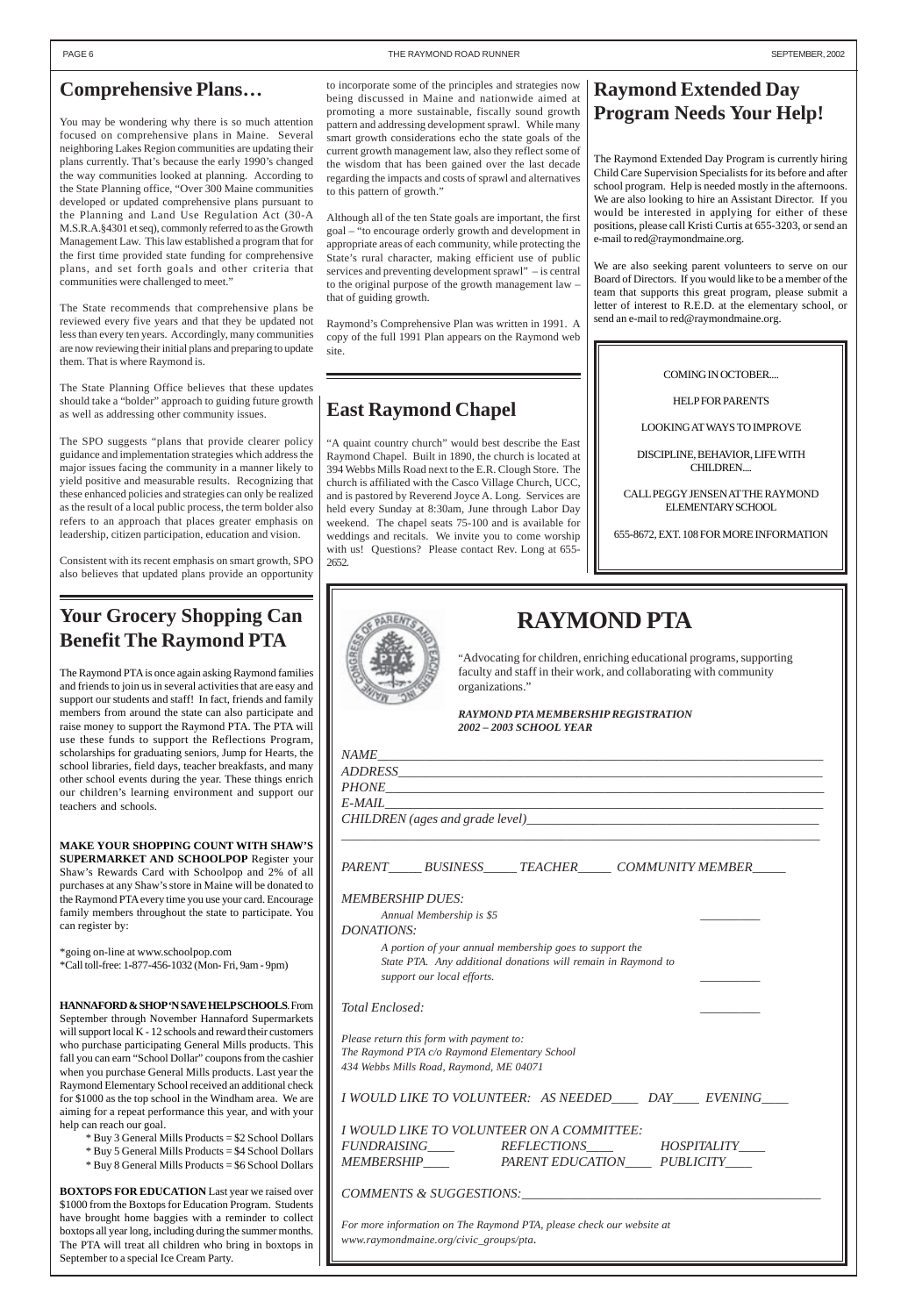### <span id="page-6-0"></span>**Raymond Elementary School Report**

**By: Norma Richard, Principal**

As we begin the 2002-2003 school year, it is a great time to review routines and procedures for parents and visitors to the Raymond Elementary School. These include the following.

- 1. Parents and other visitors are required to sign in at the office whenever they visit the building. Please proceed directly to the main office when you enter the school. It is to the left of the media center (library). We also require that you use the main entrance. To enhance the safety of the children and staff, all other doors will remain locked during the day.
- 2. We still require that you sign children out if they are dismissed early or are not going to take the bus home. We do this for several reasons. The first is that we have a record of who is taking children and the time when they are dismissed. Also, we can verify children on each of the busses in the event of an accident or bus breakdown.
- 3. If children are leaving during the day we will call them to the office to be dismissed. We do this to minimize disruptions in classrooms.
- 4. This year children will be using their lunch numbers to debit their accounts when purchasing lunch or drinks. We ask that parents pay in advance on account. New lunch money envelopes will be sent home for your convenience.
- 5. Our school phone number is 655-8672. The fax line is 655-8664. If you are calling for Superintendent Caldwell, Dr. Waters or the district business office, please call the district number at 655-8666. This will avoid tying up one of the RES school lines.
- 6. We ask that all parents have emergency plans in place in the event that school is dismissed early due to weather or other emergencies. With over 300 children in our school, we are unable to call parents directly when there is an early dismissal. Parents should discuss emergency plans with their children and provide the school with a written copy of any change in busing plans.
- 7. We will be posting our school driveway to remind all parents and visitors that the speed limit in a school zone is 15 mph. Fines are doubled in a school zone. This is an important safety concern that will be enforced.
- 8. Don't forget to call CHILD WATCH at 655- 8672 if your child is going to be absent or late. You can easily leave Miss Wendy a voice mail message for CHILD WATCH at any time.

### **Scholarship Winner Announced**

Colin B. Bumby of Raymond, ME, a junior at Wesleyan University, was recently awarded a scholarship for the 2002- 2003 academic year from the Psi Upsilon Foundation. Son of Hal and Pat Bumby, he is now majoring in government, economics, and art history.

Bumby's scholarship is one of 20 awarded by the Foundation this year. The selection of recipients is based upon demonstrated achievement in the pursuit of intellectual, social and moral excellence. Since the scholarship program awarded its first grant in 1959, the Psi Upsilon Foundation has provided more than \$500,000 to help defray the cost of higher education.

- · Award Winning Gift Wrap Designs
- · Great Gift Products for Kids of All Ages
- Gourmet Food and Chocolates Galore

Psi Upsilon Fraternity was founded in 1833 at Union College in Schenectady, NY. It has installed 43 chapters across the United States and Canada and currently has more than 25,000 living members.

### **Red Cross Babysitting Certification Course At Raymond Village Library**

 Raymond Recreation and the Raymond Village Library are sponsoring a babysitting certification course at the Raymond Village Library in October. This will be a twopart Red Cross program and requires full participation for completion. Fee to cover cost of instructor and materials yet to be determined. Enrollment is limited, but a series of courses is planned to meet demand. More details to be included in the October Roadrunner. For more information contact Sharon @ 655-4474.

### **Panther Pond Association**

Events of recent years and the continued intense development of Southern Maine have made us want to take a more proactive approach to the protection of Panther Pond. With approximately 270 landowners that own property with frontage on Panther Pond and other interested parties who use the lake for business or pleasure, we can be an active, viable force in decisions made by organizations including our local, county or state government. The Membership Committee wishes to invite you to join the Panther Pond Association to preserve the long-term viability of Panther Pond.

Some reasons for the establishment of this association include the following :

- Protection of property values
- Combat milfoil infestation
- Preserve water quality
- Address lake access concerns
- Shore line management
- Lake level issues
- Boating laws / safety enforcement
- Septic system effluents
- Pollution and conservation issues
- Personal watercraft
- Clarity of water
- Phosphorus / fertilizer use

Please join now for the \$20 annual household membership and make your check payable to "Panther Pond Association". Mail the check to Panther Pond Association, PO Box 68, Raymond, ME 04071. Any interested party may join this organization, but only Panther Pond landowners shall have voting rights.

Also please join us at our next meeting on Saturday, November 16, at 3pm at the Jordan-Small Middle School on Route 85 in Raymond. The primary agenda item for the next meeting is to welcome new members and to organize a survey of Panther Pond.

For additional information please contact any of the following officers of the Panther Pond Association :

Gary Cox, President – 655-6040 Ben Severn, VP – 655-3936 Ira McLain, Treasurer – 655-2303 Janet Curren, Secretary – 655-5096 Kathryn "Ginger" Wallace, Environmental Officer – 655-3069



*Ben Levy cutting the ribbon at Jordan Bay Place with Ada Brown and representatives from HUD and York-Cumberland Housing.*

### **Fall Innisbrook Sales Starts In September**

Innisbrook Wraps presents the ultimate gift wrap collection this fall at the Raymond Elementary and Jordan-Small Schools. Our fall Innisbrook sales will begin on September 13. Just wait until you see this year's collection!

Innisbrook Schools can also order on the web 365 days of the year at www.innisbrook.com. The Raymond Schools' customer # is 104999. Families and out of town friends can order and reorder over 150 Innisbrook products on-line all year long! Products will be delivered right to your door and your child's school will receive the 50% profit.

### **Public Notice River Road Closure**

The intersection of River Road, Depot Street, and Chute Road is being reconstructed to improve sight distance. To do this involves a significant amount of blasting and lowering the intersection by 6-7 feet. In order to get the work done and reduce traffic tieups, the road will be closed from the intersection of River Road and Route 202 to the intersection of River Road, Depot Street, and Chute Road from September 9th - 27th. Variable message signs are going up the first of next week, and ads will appear in the Suburban News and American Journal. We are encouraging people to find alternate routes to further reduce traffic problems during this time.